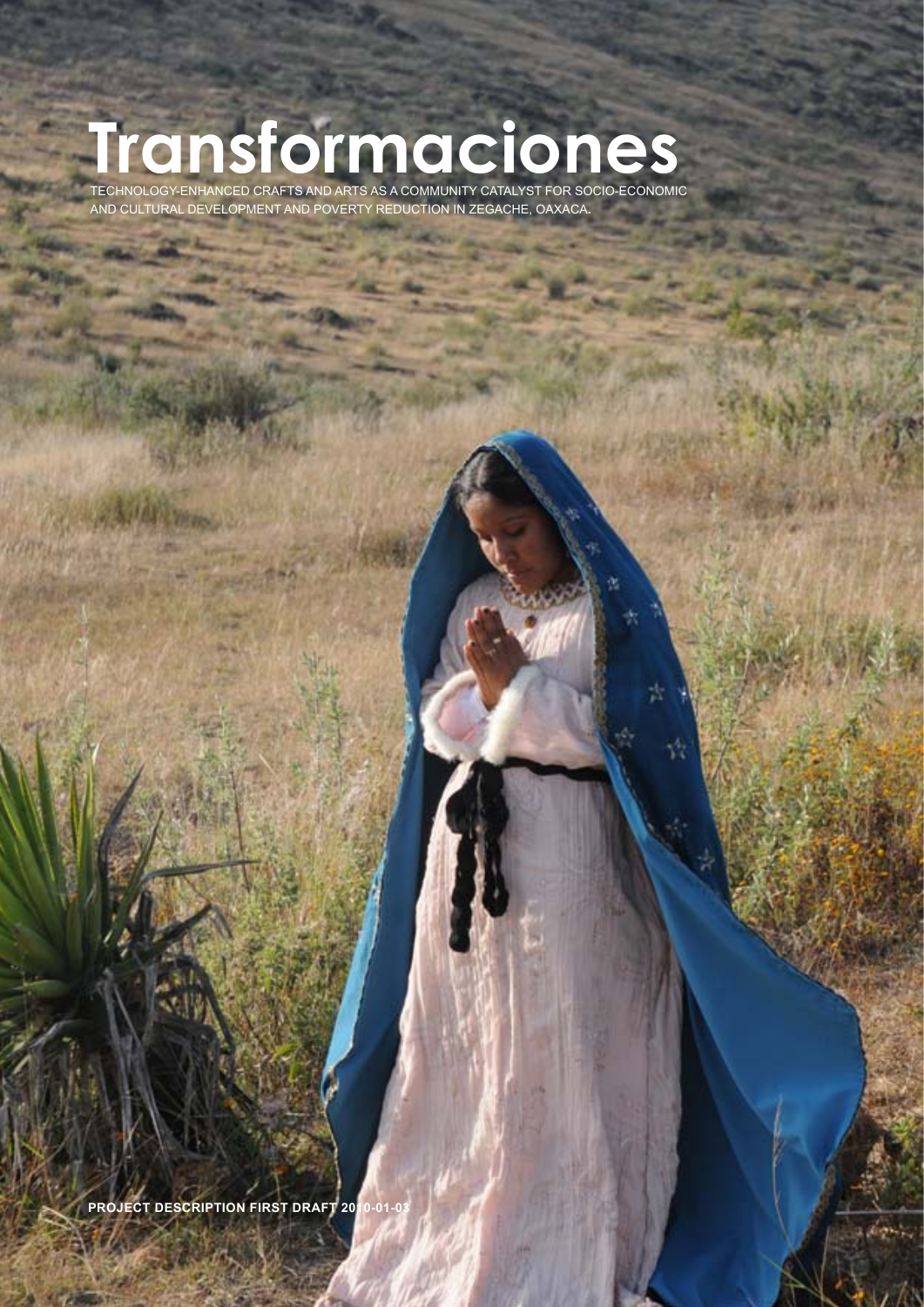## **Performing Pictures®**

**Gullmarsvägen 59, 120 39 Årsta** PH +46 709 903 755 | us@performingpictures.se Visit us at **www.performingpictures.se**

# **Transformaciones**

Technology-enhanced crafts and arts as a community catalyst for socio-economic and cultural development in Zegache, Oaxaca.

Project description First draft 2010-01-03

EU Cultural Programme, call for Collaboration with Third World Countries, deadline May 3rd 2011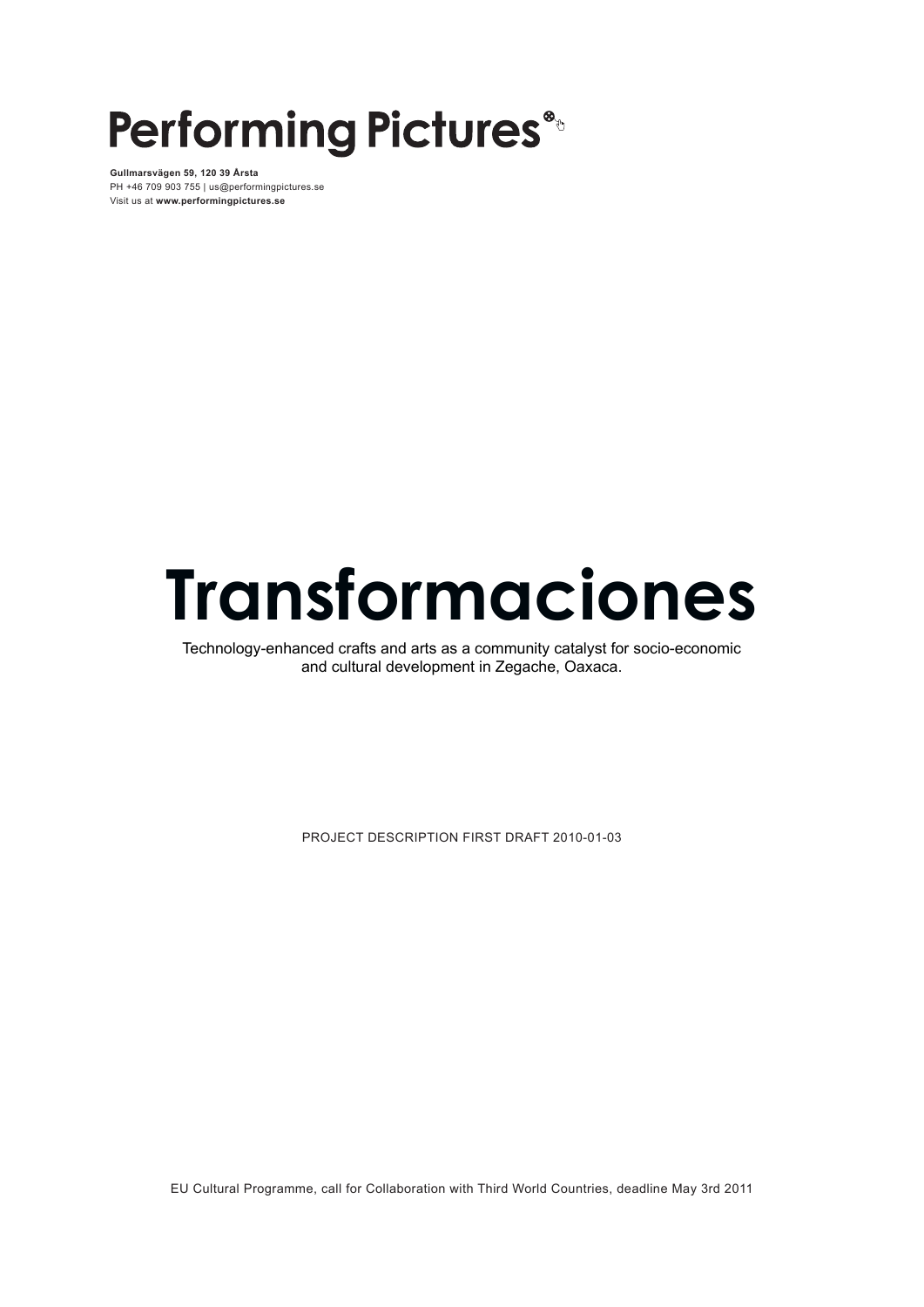

#### **ABSTRACT**

Transformaciones is a project aiming to enhance sustainable local cultural production and generate sustainable business models for socio-economic development in the rural village of Zegache Sta Ana, in the state of Oaxaca, Mexico. The project includes (1) production of new crafts pieces, (2) workshops for enhancing local artisan skills, and (3) cultural business models for socio-economic development in Zegache, Oaxaca. It aims to show how traditional crafts and manual skills can be rendered renewed relevance and commercial potential. It is a local initiative but a potentially global example of how to en¬courage artistic creation, protect cultural identities and reduce poverty in regions throughout the world.

The third part of the project is an ongoing series of practical workshops in electronics for the community workshop artisans. The methodology will be to add new-media elements as additional layering to traditional media. Traditional crafts and manual skills can be rendered renewed relevance as well as much needed commercial potential for the community, when combined with contemporary materials such as media and electronics.

The project has a strong beneficial social impact of developing new artefacts, reconceptualising them into products, finding new markets, learning new things. One clear spin-off is that the crafts and the practical skill-sets would extend into certain aspects of microelectronics, a skill that in turn could render new types of assignments for the workshops.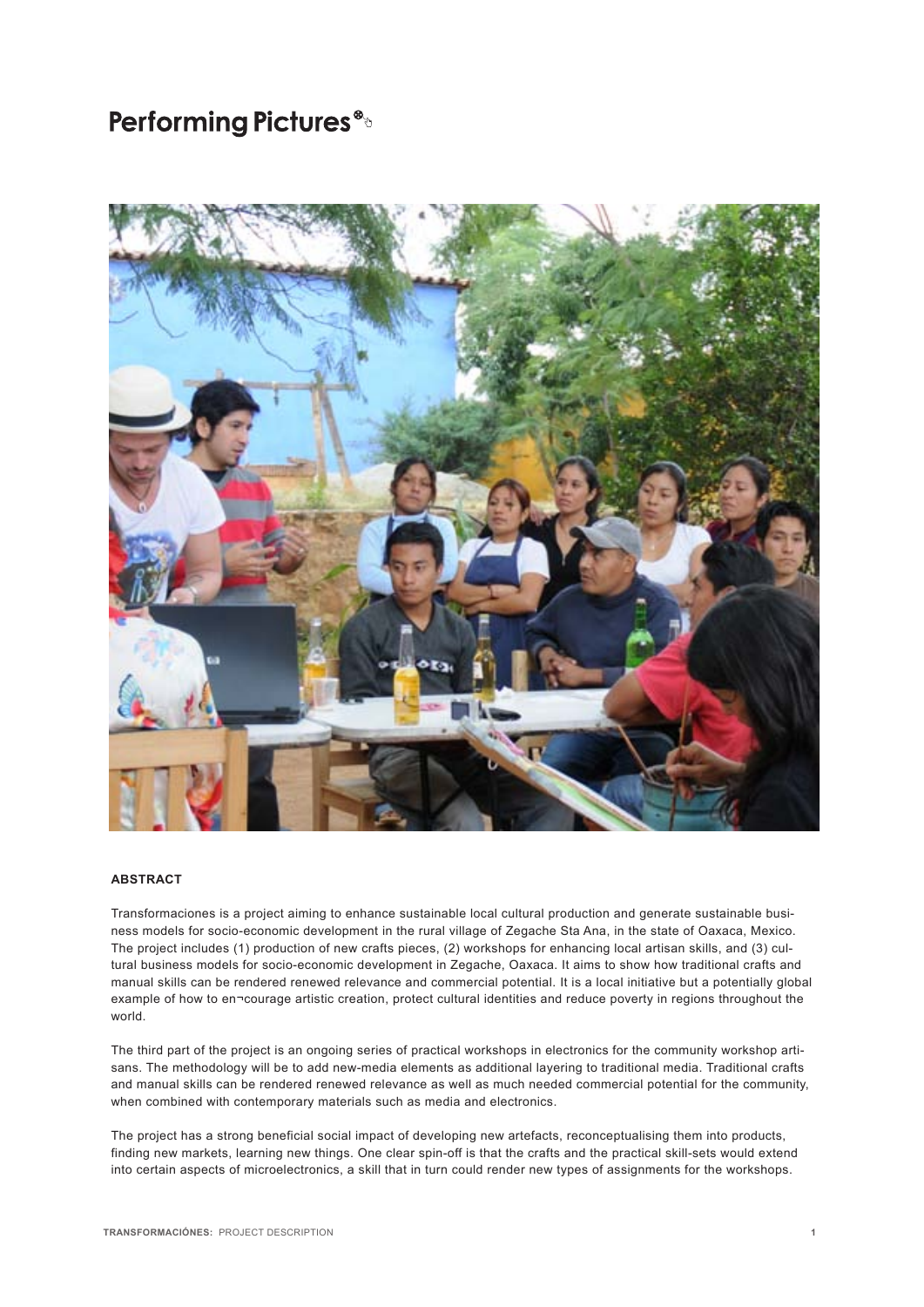#### **Background**

The State of Oaxaca, Mexico, is a region rich in historical and cultural sites, but one in which large groups of the indigenous population live in extreme poverty. While all constituent states of the federation have HDI levels similar to European countries, Oaxaca is after Chiapas the last in the ranking of Mexican states' HDI on 0,7336286. Oaxaca have been characterized by political instability and is the most ethnically complex of Mexico's 31 states. Almost no development projects are planned for the rural areas, which has led to wide scale migration. The target of the Transformaciones project is one of these indigenous rural areas – Santa Ana Zegache – where the 2000 habitants make their living from a scarce agriculture and work in the capital. It is a village struck by emigration, and dominated by children, women and elderly people.

Tourism is the principal Oaxacan industry and provides a vibrant market for a wide variety of artisanal products. This is a region were profitable arts and cultural industries could work as a catalyst for economic growth and regeneration. In past years the Oaxacan village of Zegache has reclaimed its' self-esteem through the community workshops of Proyecto Zegache, while restoring the village church of Santa Ana. The inhabitants are already accustomed to the idea of learning new artisanal and manual skills as a means of social empowerment. By adding technology and media to the vivid mould of traditional handicraft, this project hopes to further the means of sustainable economic support for the community.

With the support of SI, we conducted a trip to Zegache in November 2008, where Transformaciones was conceived in close collaboration with Proyecto Zegache and other local actors. A pilot phase was carried out in Zegache November 2009 (financed by the partners own efforts and means). In 2010 the project partners have been evaluating the results of the pilot in order to create a project plan, which serves as the base for this application.

#### **Target group**

The project has two major target groups; the impoverished people in the rural area of Zegache on one side, and policy and decision makers, politicians and representatives for the tourism industry - who can help sustain and spread the results of the project - on the other side.

The direct beneficiaries are the villagers of Zegache, Sta Ana. To create new cultural expressions in collaborative processes, with clear references and roots in the indigenous rural crafts traditions is a goal in itself. Connecting this to real means of sustainable economic support for the community is another important aspect. Transformaciones is a locally well-grounded project, reaching and affecting the target group in a direct and immediate way. It has already in its initial stage changed people's life in profound ways.

In order to give the result and outcome of the project a sustainable and long-lasting effect, Transformaciones also needs to address local Oaxacan "change-makers". During the pilot phase important representatives for the target group was identified, and the Swedish Embassy in Mexico City has expressed their support for the project. They will help with diplomatic contacts in the regional and national context. (LoI available upon request). Furthermore, the Alfredo Harp Foundation, which supports the Proyecto Zegache, is an important gateway to decision-makers and politicians. Practical work will include creating presentation material, a workshop and events for this target group, aiming at finding new distribution paths, attracting tourist arrangers to put Zegache on their bus routes etc.

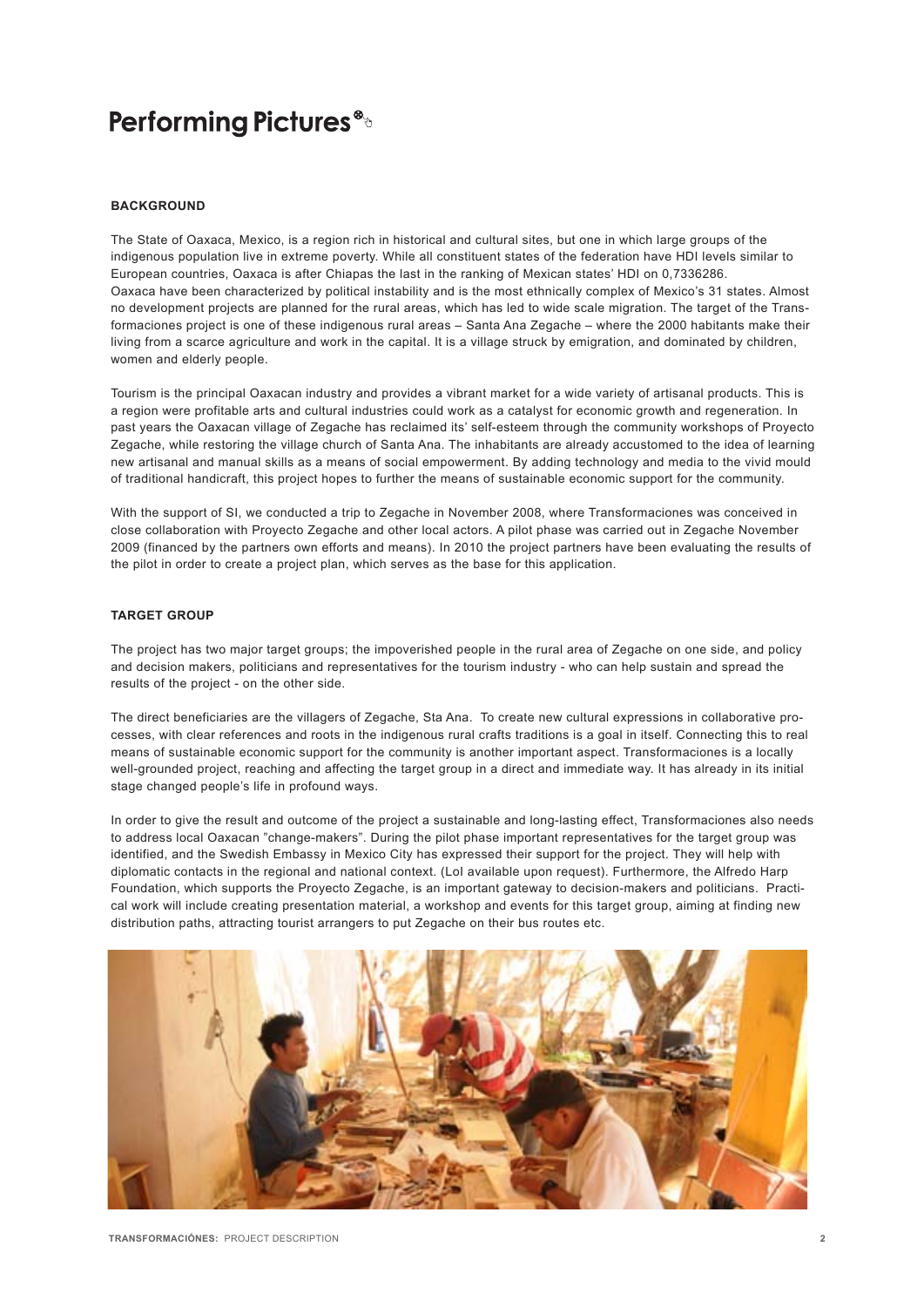#### **OBJECTIVES**

Transformaciones is all about generating strong beneficial social impact of developing new artefacts and activities, reconceptualising them into products/services, finding new markets, learning new things.

The motives behind the project are artistic as well as idealistic and pragmatic: to create universal images that build upon the relation with the spectator, and at the same time uphold cultural uniqueness through translations of a traditional expression into new media.

The objectives of the project are:

• to create long-term collaborations and creations in contemporary practices merging expertise in media technology and electronics with traditional artisanal traditions.

• to let the people of Zegache reinterpret their historical, ecological and cultural heritage and put it in relation to their social reality. • to create a number of venerative artefacts in the Community Workshops as crucial contributions towards making the entire project self-sustaining.

• to create local jobs in the process; and to integrate the community in all aspects of the work.

• to research holistic and resilient approaches to living & working for SMEs and cultural collectives, looking at transforming a culture of wasteful consumption to a culture of responsible participation of all ages and cultural groups.

• develop models for social entrepreneurship & innovation for a more resilient cultural economy and livelihood of cultural operators. • to provide professional development and collaboration opportunities in the field of contemporary media-/design artefacts for Mexican artisans.

• to ensure broad influence and take-up of projects' results before and after the project's end date.

Following this path Santa Ana Zegache can become a desired and deserving destination for international travellers, representing and promoting Oaxacan culture worldwide.

#### **Project activities and transformations**





The Free and Sovereign State of Oaxaca is one of the 31 states of Mexico, located in the southern part of the country, Oaxaca borders the states of Guerrero to the west, Puebla to the northwest, Veracruz to the north, Chiapas to the east, and the Pacific Ocean in the south.

The state is named for its largest city. With an area of 36,820.2 mi² (95,364 km²), Oaxaca is the fifth largest state in the Republic. According to the 2005 census it had a population of 3,506,821 people. Oaxaca is the historic home of the Zapotec and Mixtec people, and contains more speakers of indigenous languages than any other Mexican state. There are 16 formally registered indigenous communities, some of which are culturally diverse themselves.

According to the UN, Oaxaca is after Chiapas the last in the ranking of Mexican states' HDI (Human Development Index) on a level of 0,7336286 (which is far beneath the federal average – on the same level as Syria). The State of Oaxaca have been characterized by political instability with the start in a teachers' strike in 2006, with demands of the governor's removement, followed by the shooting of protestors and an America journalist.

Oaxaca's principal industry is tourism, with over 250 kilometres (155 mi) of beaches, colonial architecture, archaeological treasures, crafts and folk art. Major festivals include the día de los muertos ("day of the dead") and noche de los rabanos ("night of the radishes"). Oaxaca has a number of native crafts, including the production of alebrijes, weaving and black clay objects. Alebrijes are popular wooden figurines of mythical beings, animals, and fantastic combinations of both, usually painted with very vibrant colours.

The project activities is divided into three parts: 1) production of new crafts pieces, (2) workshops for enhancing local artisan skills, and (3) cultural business models for socio-economic development i

#### 1. PRODUCTION OF TECHNOLOGY ENHANCED CRAFT NOVEAU PIECES

The core of the project is to produce a number of technology enhanced 'craft noveau pieces', merging media technology and traditional crafts into a new form of art works. We will develop a "product line" of objects based upon the video shrine completed as part of the pilot carried out in November 2009.

The motif and content of the artworks are the product of social processes, namely aesthetic preparations and ritual-theatrical transformations; in itself the ground of the origin of drama. The emigration struck village Zegache, and its church Santa Ana, is an established arena for ongoing socio-cultural changes through Proyecto Zegache, employing contemporary art and traditional crafts as the means of social empowerment. Transformaciones build upon this existing tradition of community workshops, which has played a significant role in the development of the village.

*"Everyone has the right freely to participate in the cultural life of the community, to enjoy the arts and to share scientific advancement and its benefits." (Universal Declaration of Human Rights, Paris 1948, art. 27)* 

The project renders additional tools both conceptually and technically, whereas it introduces contemporary adaptations of traditional expressions. To combine the old with the new is crucial for the survival and resilience of cultural identities.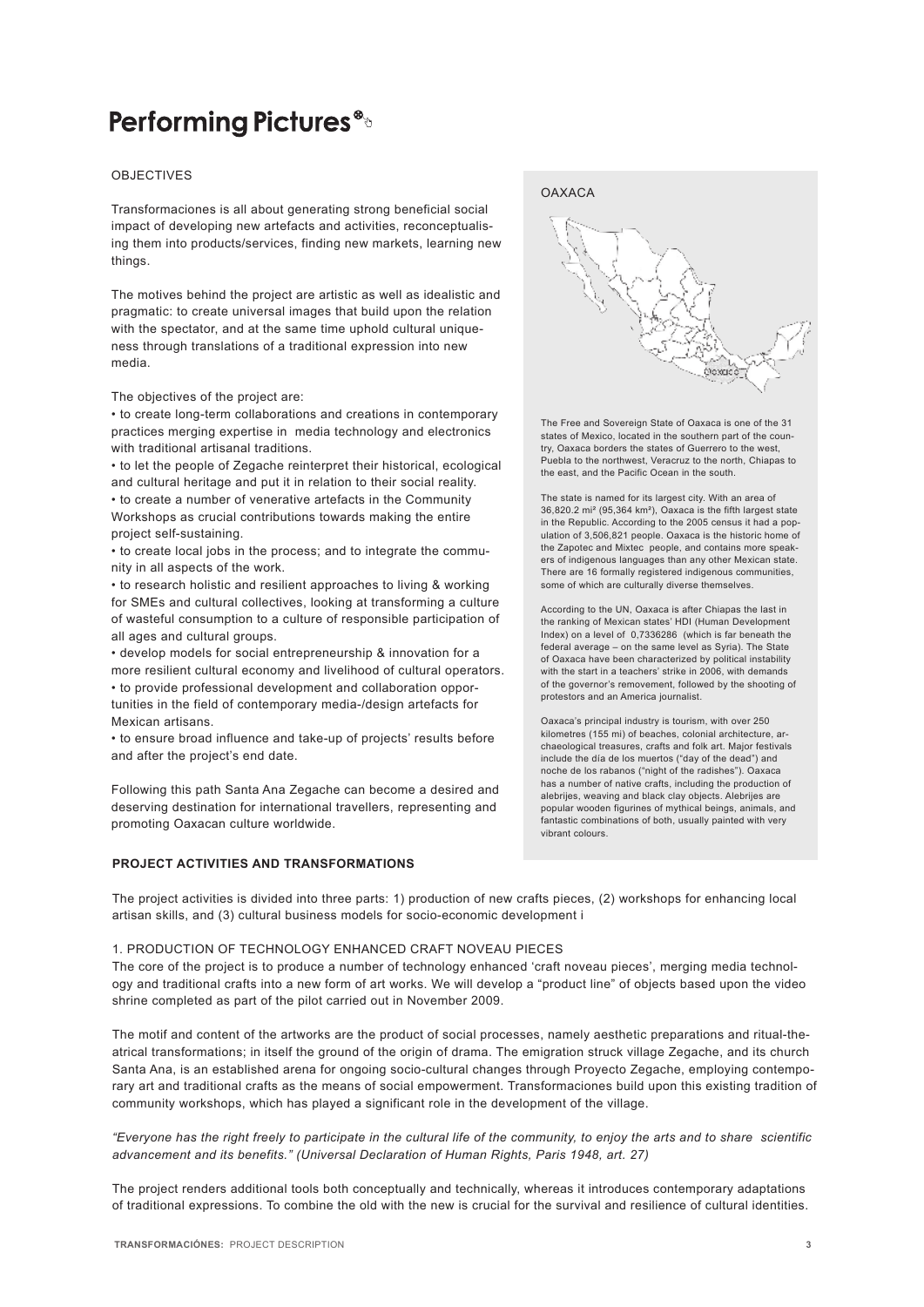This project aims to put the tools for adaptation in the hands of the people themselves, instead of just using samples of its culture for its own winning. Through the collaborative artistic creation, the community members will be able to reflect upon, question and discuss their current social and political reality; issues such as migration, poverty and domestic violence.



LEFT: EXTERIOR OF ZEGACHE''s ST ANA CHURCH AFTER THE RESTAURATION. RIGHT: REPLICAS OF THE MIrrors found in the church.



LEFT AND RIGHT: ARTISANS WORKING ON THE GUADALUPE SHRINE OUT OF CEDAR WOod, Zegache 2009.



LEFT AND RIGHT: SHOOTING OF THE FILM MATERIAL FOR THE GUADALUPE SHRINe in the desert of Sta Ana, s009.



LEFT: WOOD ARTISAN AT WORK in the community workshops. Right: THE ALMOST FINISHED GUADALUPE SHRINE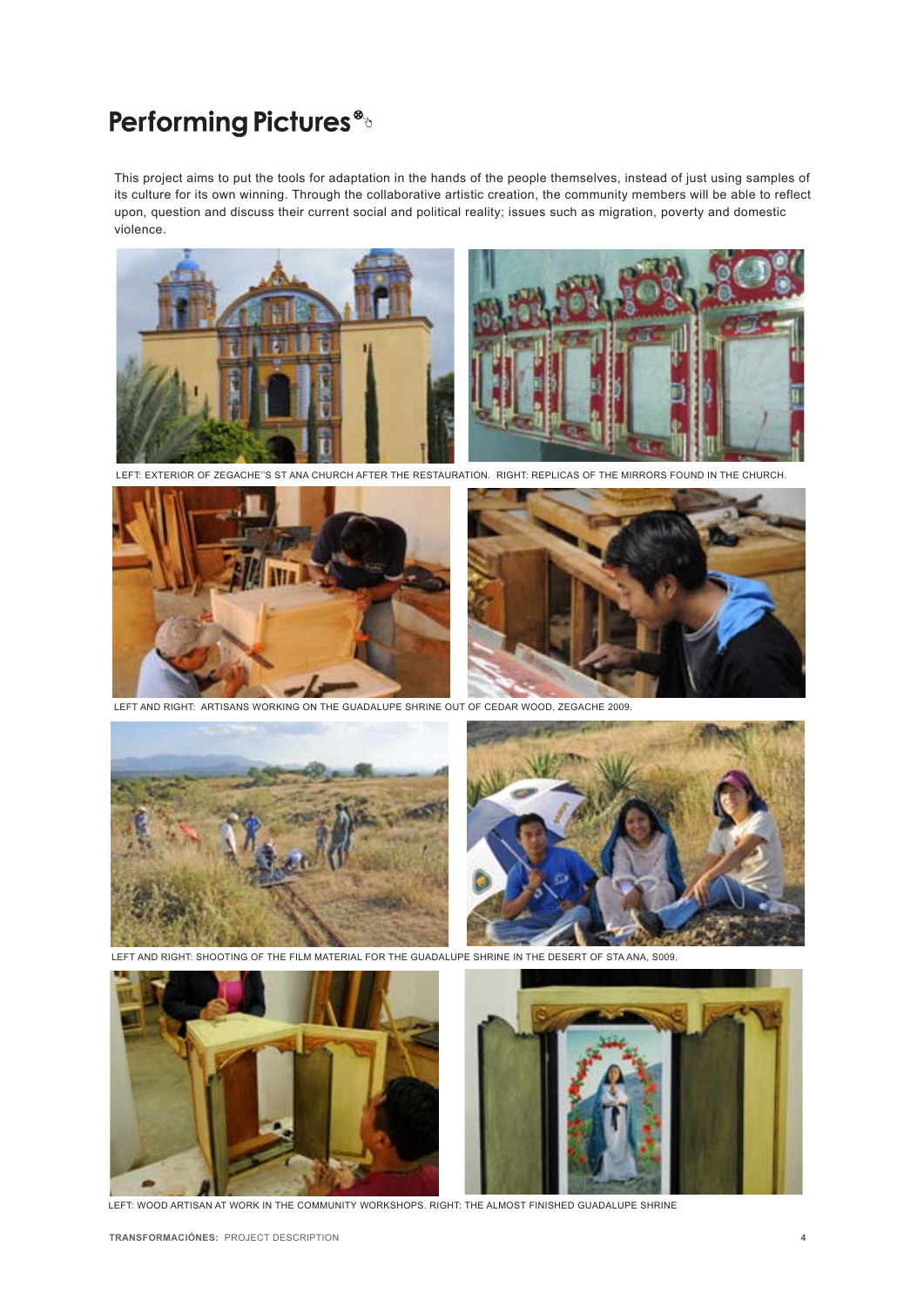#### 2. WORKSHOPS FOR ENHANCING LOCAL AND INDIGENOUS ARTISAN SKILLS

The second part of the project is a series of practical workshops in microelectronics for the people working in the community workshops. We believe that traditional crafts and manual skills can be rendered renewed relevance as well as much needed commercial potential for the community when combined with contemporary materials such as media and electronics.

The project has a strong beneficial social impact of developing new artefacts, reconceptualising them into products, finding new markets, learning new things. One clear spin-off is that the crafts and the practical skill-sets would extend into certain aspects of microelectronics, a skill that in turn could render new types of assignments for the workshops.

The project will further the existing skills of the Community Workshops to include:

- knowledge of basic electronic components - assembly of simple analogue and digital electronic circuits
- fundaments in microcontroller programming

These skill sets will facilitate the production of the craft noveau pieces, and extend the type of productions made by local craftsmanship outside of the realm of traditional crafts.

*"Technical and professional education shall be made generally available and higher education shall be equally accessible to all on the basis of merit." (Universal Declaration of Human Rights, Paris 1948, art. 26)*

Our personal experience is that the interest for technology greatly increases when people get the opportunity to use technology as building blocks and create things. Transformaciones has the inherent potential to be a recruiting force for technical educations for people that usually wouldn't consider such a path in life. FITTING OF COSTUME DURING THE 2009 PERFORMING PICTURES





visit to Zegache. The MAntel was embroidered with 89 LED lamps - giving the seamstress women of the workshop additional knowledge of Micre-Electronics.





AS PART OF THE TRANSformaciónes project, the artisan workshops of zegache will add skills in microelectronics.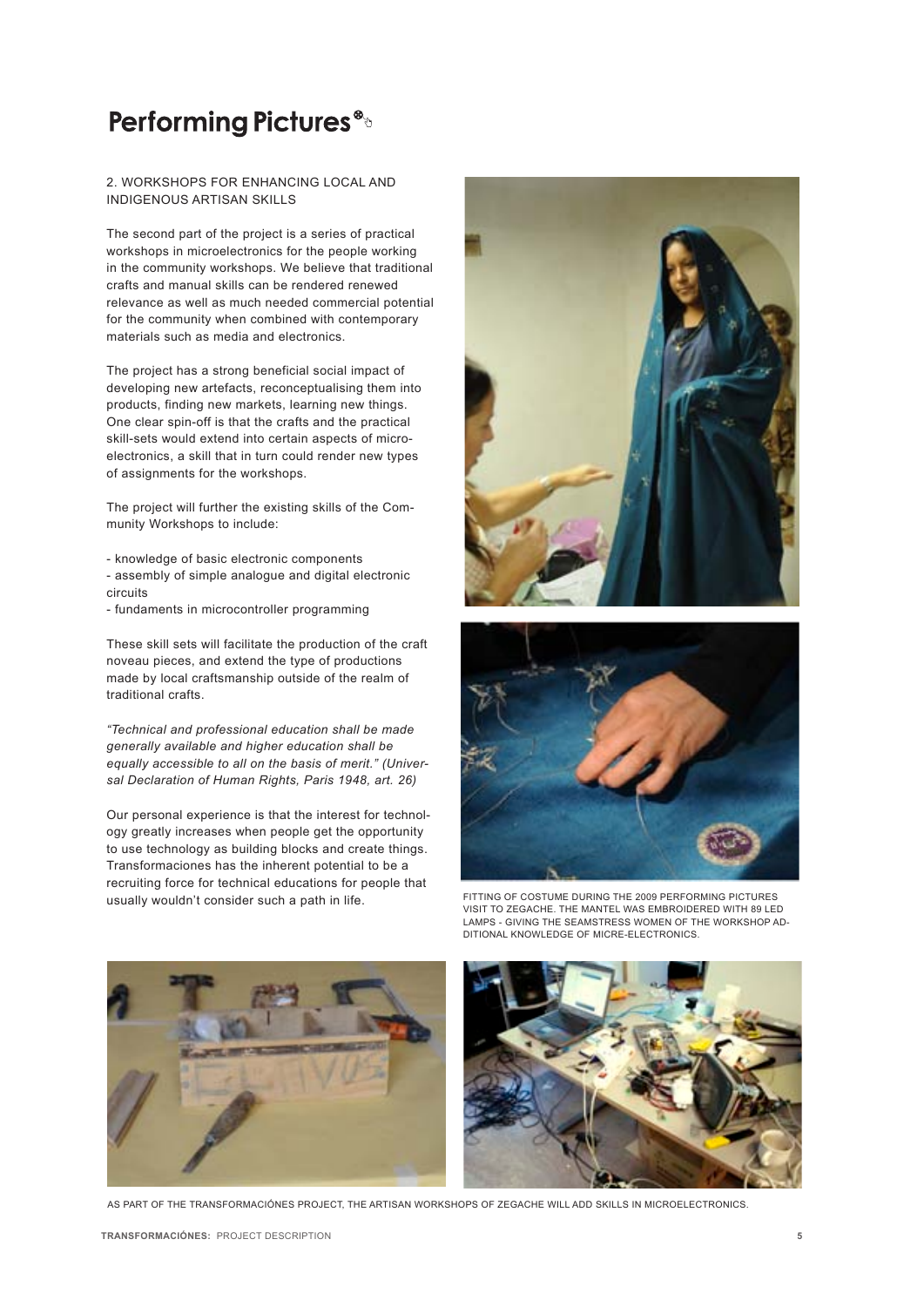#### 3. SOCIAL, ECONOMIC AND CULTURAL BUSINESS MODELS

Parallel with the other activities, a business and management expert will work with finding relevant new markets, methods and tools for how cultural industries can work as a catalyst for economic growth and regeneration.

*"Everyone has the right to work, to free choice of employment, to just and favourable conditions of work and to protection against unemployment. Everyone, without any discrimination, has the right to equal pay for equal work. Everyone who works has the right to just and favourable remuneration ensuring for himself and his family an existence worthy of human dignity, and supplemented, if necessary, by other means of social protection." (Universal Declaration of Human Rights, Paris 1948, art. 22)*

The project's main goal is to create job opportunities with decent revenues on sold artefacts. This kind of work builds upon craftsmanship and manual skills and as such it renders self-esteem for the practitioner. The decency of work should thus be twofold: both in terms of economic compensation and personal engagement. In our project we will set up a Community Workshop Fair Trade standard, following The Fairtrade Standards developed by the FLO Standards. Our mission is to offer income-generating opportunities to the craftspeople of the Zegache by following fair trade practices and developing long term sustainable business models.

#### **Gender equality**

The Swedish, Mexican and Belgian organisations are led by women, with a female external business expert, setting an inspiring example. However, it is important to stress that for this project, it is equally important to allow the single women of Zegache to support themselves and their families as it is to provide work for the young men. This in order to prevent the men from having to seek work abroad, and to decrease the high rate of domestic violence following in the footsteps of unemployment.

#### **Sustainability**

From the initial meeting in 2008, the organisations have been in close contact on a regular basis. A successful pilot phase of the project was carried out in Zegache 2009, which resulted in an interactive video shrine, exhibited at renowned gallery Casa Lamm in Mexico City. In 2010 Mexican and Swedish partners have been evaluating the results of the pilot in order to create an implementation plan and apply for funding.

It is our aim to also prepare an application for further collaboration through the EU Cultural Programme's call for collaboration with Third World Countries 2011, which targets Mexico. With the experience of having worked in three EU Cultural projects, as well as Interreg and IST-projects, Performing Pictures have a wide network of long-time collaborators to work with, and find contexts outside of the Transformaciones project for knowledge transfer and spreading of project results. One such example is the Resilients Guild, which has as a long-term goal to establish a support structure for resilient creative practices. The guild builds on nearly ten years of collaborative history between European cultural organisations. This provides a stable base, where new collaborative methods & constellations can be explored and best practices spread.

Furthermore, as the main goal is to create a sustainable business model for economic support for the community, future collaborations will be ensured by the production of new technology-enhanced artefacts, hopefully expanding to involve other Swedish organisations, artists and cultural workers.





 **Transformaciónes:** PROJECT DESCRIPTION **6**